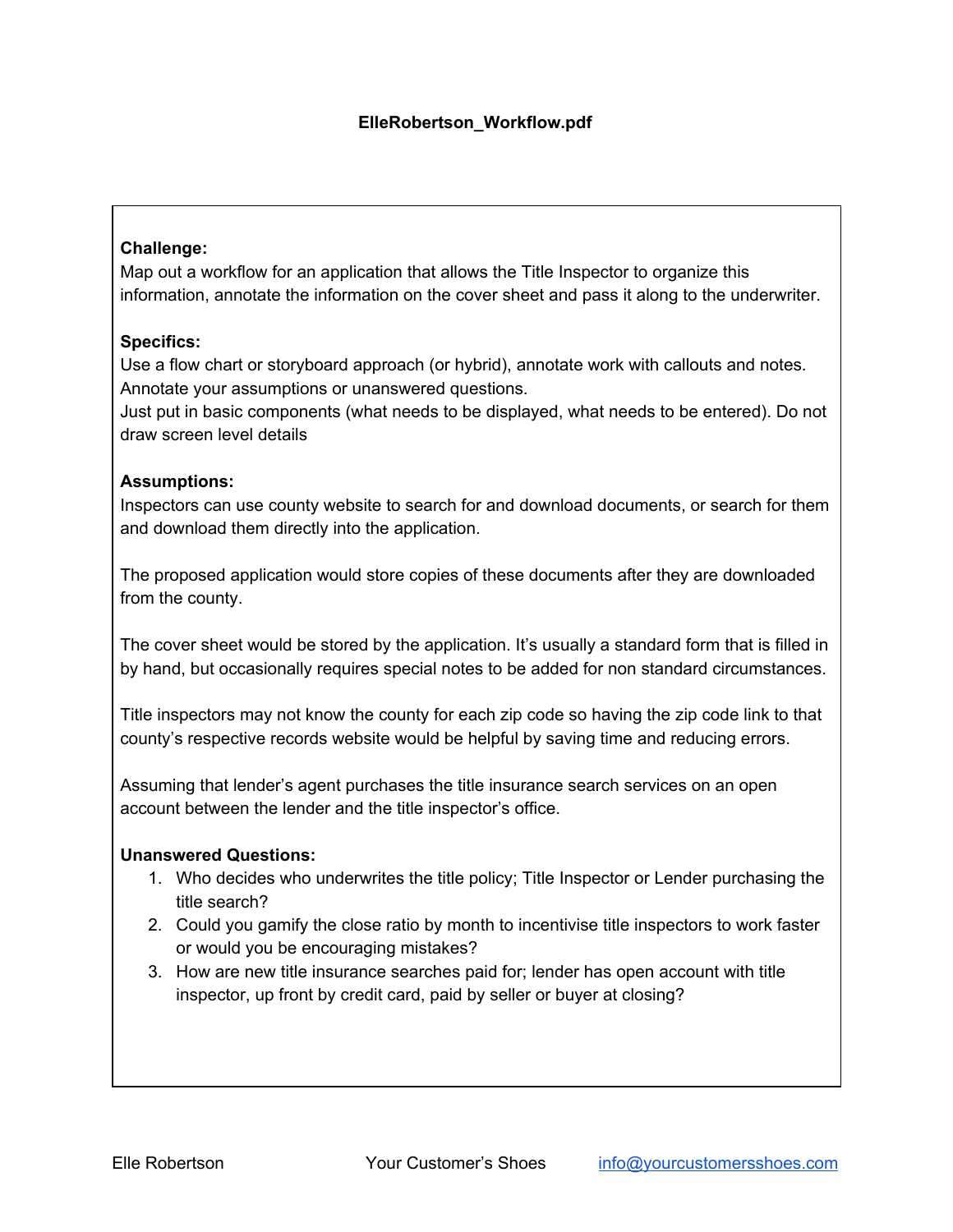### **Workflow Research/Reasoning**

#### **Why (Goals)**

**Title Insurance:** Guarantees that if someone comes to the lender later and shows that they are the true owners of the property, the title insurance company will reimburse you and or the lender for the loss of your home.

Additionally, it allows the representatives (lawyer, closing agents, etc.) of the proposed home buyer to address any clouds or issues with the title and have the seller settle or pay off the liens, etc. as part of the closing costs.

#### **Who (Roles)**

*Home Buyer:* Someone who wants to purchase a home.

*Lender:* Someone or some institution that is lending the money to the buyer to purchase the home.

*Escrow Agent*: Orders the policy as part of the homebuying process. Can use anything discovered to negotiate with the current homeowner's real estate agent to have these expenses covered during the closing process.

*\*\*Building Software For This Role\*\*\*\*Title Inspector*: Collects information and creates title chain.

**Motivation:** Deliver as many accurate title insurance recommendations as possible daily.

**Task Frequency:** Multiple times daily. Speed is important. They don't need a lot of directions

**Tasks:** Locate information to complete title chain and make recommendations to write or not write title insurance policy for the homeowner.

**Experience Level:** Highly Skilled. Well Trained. Little turnover.

**Time Sensitivity:** Speed Measures Productivity. Productivity is measured by home many title examinations they can complete, but the cost of a mistake is High. Accuracy is extremely important.

**Workflow:** Allow user to work quickly and download, enter, save and transfer information in the title chain to the Insurance Underwriter.

*Insurance Underwriter*: Writes title insurance policy or no coverage letter based on information provided to him or her from the title inspector.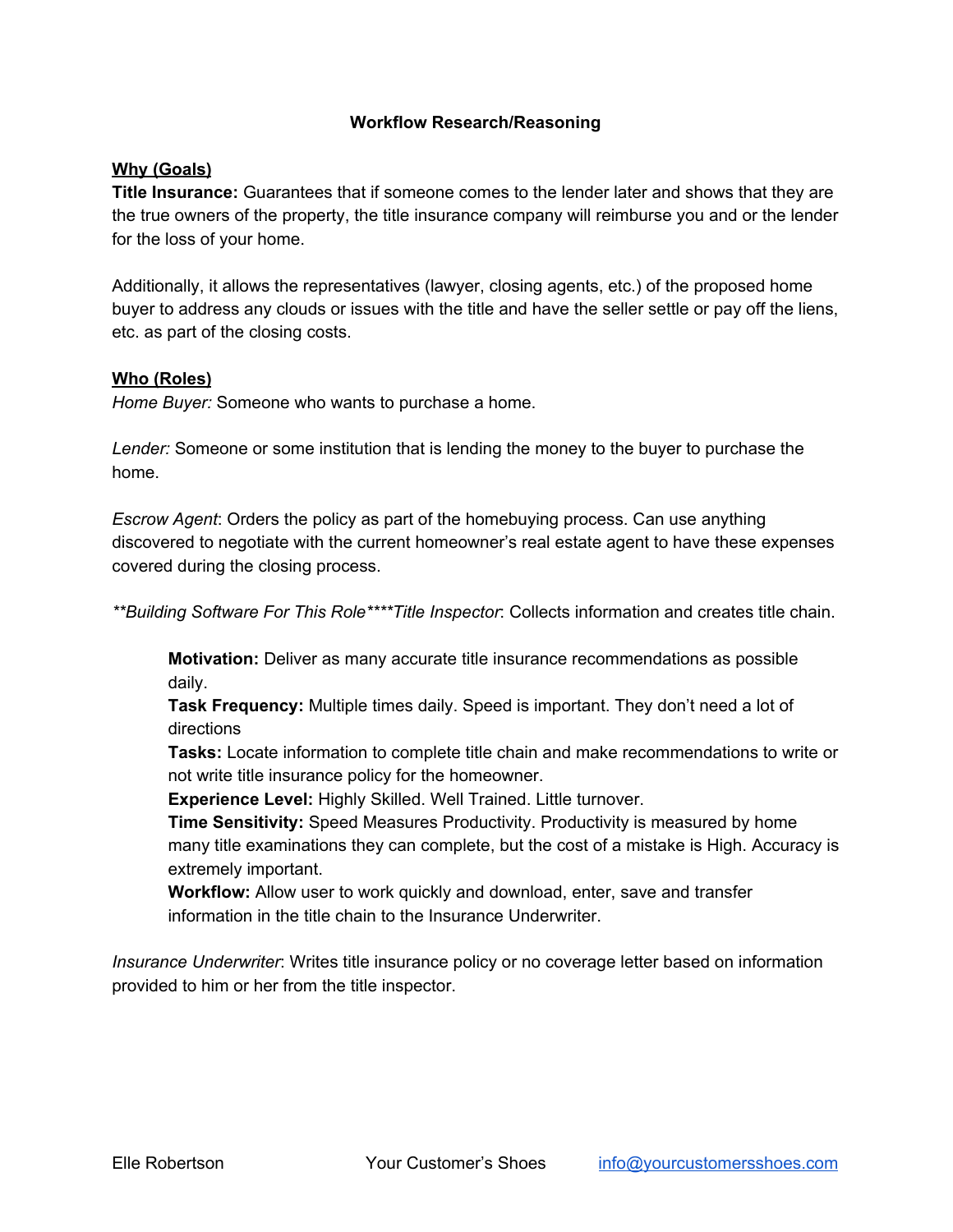# **What (Process)**

Let the title inspector gather all the documents that they need to inspect and make a 'free and clear' determination or not (Title:Chaining: Lot Description, Purchase Agreements, Loan Agreements, Loan Releases, Claims, Claim Releases). Additionally, the Title Inspector needs the ability to 'bundle' these documents into an electronic container, along with electronic cover sheet that provides information about the property (free and clear, recommendation about policy).

# **When (Visibility)**

It usually takes roughly [two weeks](https://homeguides.sfgate.com/long-should-title-company-deliver-title-policy-57383.html) for the title insurance policy to be researched and written/denied once the potential homeowner has signed a purchase agreement. These policies are usually ordered by the closing [agent/escrow agent](https://www.nolo.com/legal-encyclopedia/title-insurance-buyer-needs-36126.html).

### **[Industry Terminology](https://www.youtube.com/results?search_query=buying+title+insurance+)**

Free and Clear: Title Is Free and Clear from any known clouds (liens, levies, encumbrances, probate, foreclosure, etc).

[Cloud](https://www.investopedia.com/terms/c/cloud_on_title.asp): Any document, claim, unreleased lien or encumbrance that might invalidate or impair the title to real property or make the title doubtful.

Curing Period: The time during which the title inspection is being completed.

Title Search: Looking for property and title records,

Cured Title: A title which has been thoroughly examined.

Title Examination: The process of a title inspector thoroughly looking over the details of sales, transfer of ownership, attempts to resolve issues, etc.

Insurable: Meaning that the title inspector has cured the title and feels that this properties title is free and clear of any clouds and is an acceptable risk for the insurance company.

Policy Of Title Insurance: The policy written to protect the homeowners and lenders against title claims.

Exceptions: Clouds that were unable to be cleared during the title curing period.

Mortgage Origination Process: The process by which a lender works with a borrower to complete a mortgage transaction, resulting in a mortgage loan.

Lender Title Insurance Policy (required if home is being financed): Policy issued for amount of mortgage. Decreases with amount paid

Homeowner Title Insurance Policy [\(optional](https://www.ldi.la.gov/consumers/insurance-type/other-types/title-insurance-faqs)): Covers homeowner for the full price of home plus legal fees if issues arise.

Quit Claim/Action to Quiet Title: Ways to address/resolve title clouds to clear them.

### **Title Insurance Cost (Investment):**

Usually title insurance is a one time fee of roughly \$1000, which is sometimes paid by the sellers and sometimes rolled into the mortgage for the new homeowners.

### **Resources:**

<https://homeguides.sfgate.com/long-should-title-company-deliver-title-policy-57383.html> [https://www.investopedia.com/terms/c/cloud\\_on\\_title.asp](https://www.investopedia.com/terms/c/cloud_on_title.asp)

https://www.youtube.com/results?search\_query=buying+title+insurance+

<https://www.nolo.com/legal-encyclopedia/title-insurance-buyer-needs-36126.html>

<https://www.ldi.la.gov/consumers/insurance-type/other-types/title-insurance-faqs>